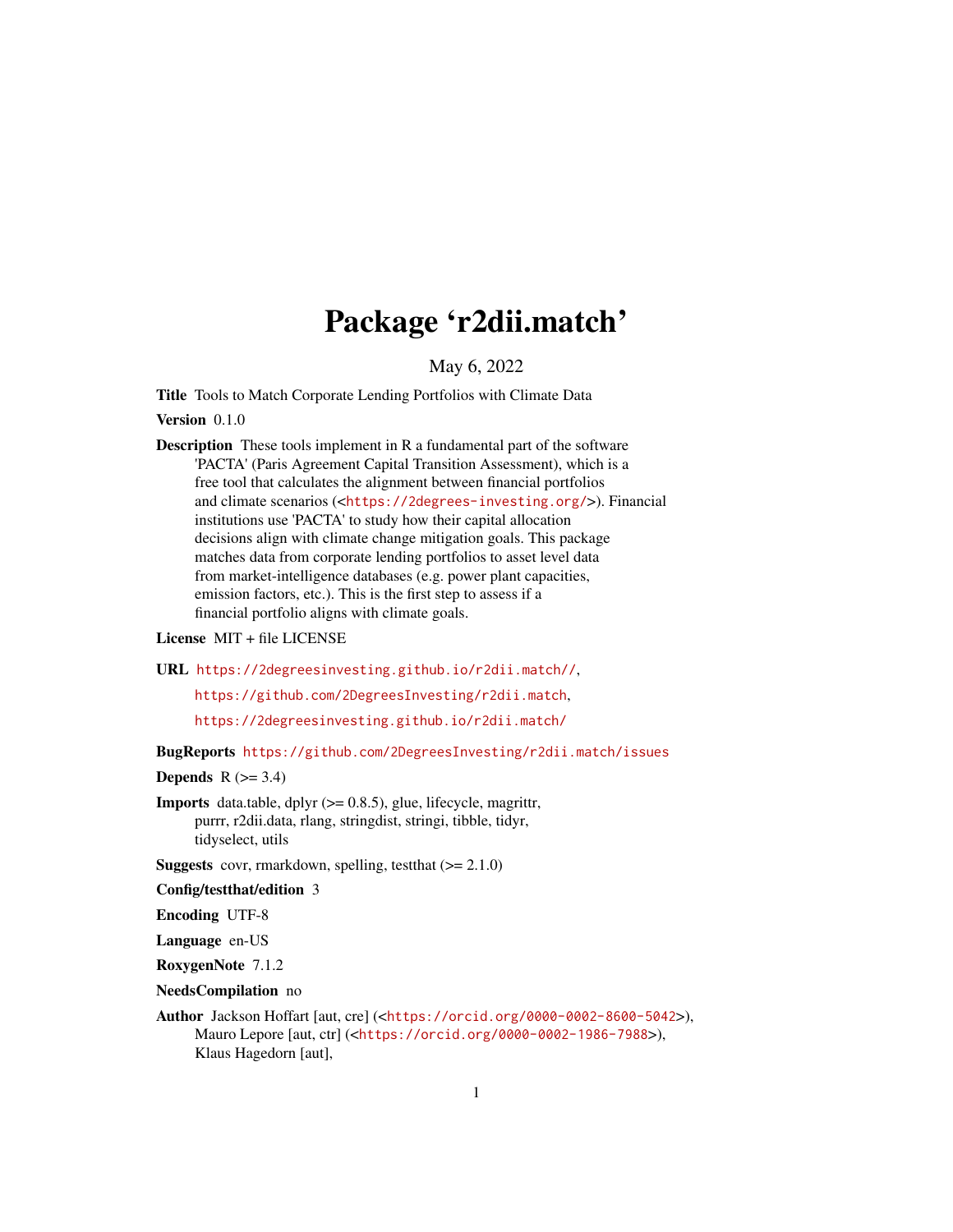<span id="page-1-0"></span>Florence Palandri [aut], Evgeny Petrovsky [aut], 2 Degrees Investing Initiative [cph, fnd]

Maintainer Jackson Hoffart <jackson.hoffart@gmail.com>

Repository CRAN

Date/Publication 2022-05-05 23:20:14 UTC

## R topics documented:

<span id="page-1-1"></span>crucial\_lbk *Crucial* loanbook *columns for* match\_name()

#### Description

This is a helper to select the minimum loanbook columns you need to run match\_name(). Using more columns may use too much time and memory.

#### Usage

crucial\_lbk()

#### Value

A character vector.

### See Also

Other helpers: [prioritize\\_level\(](#page-6-1))

#### Examples

crucial\_lbk()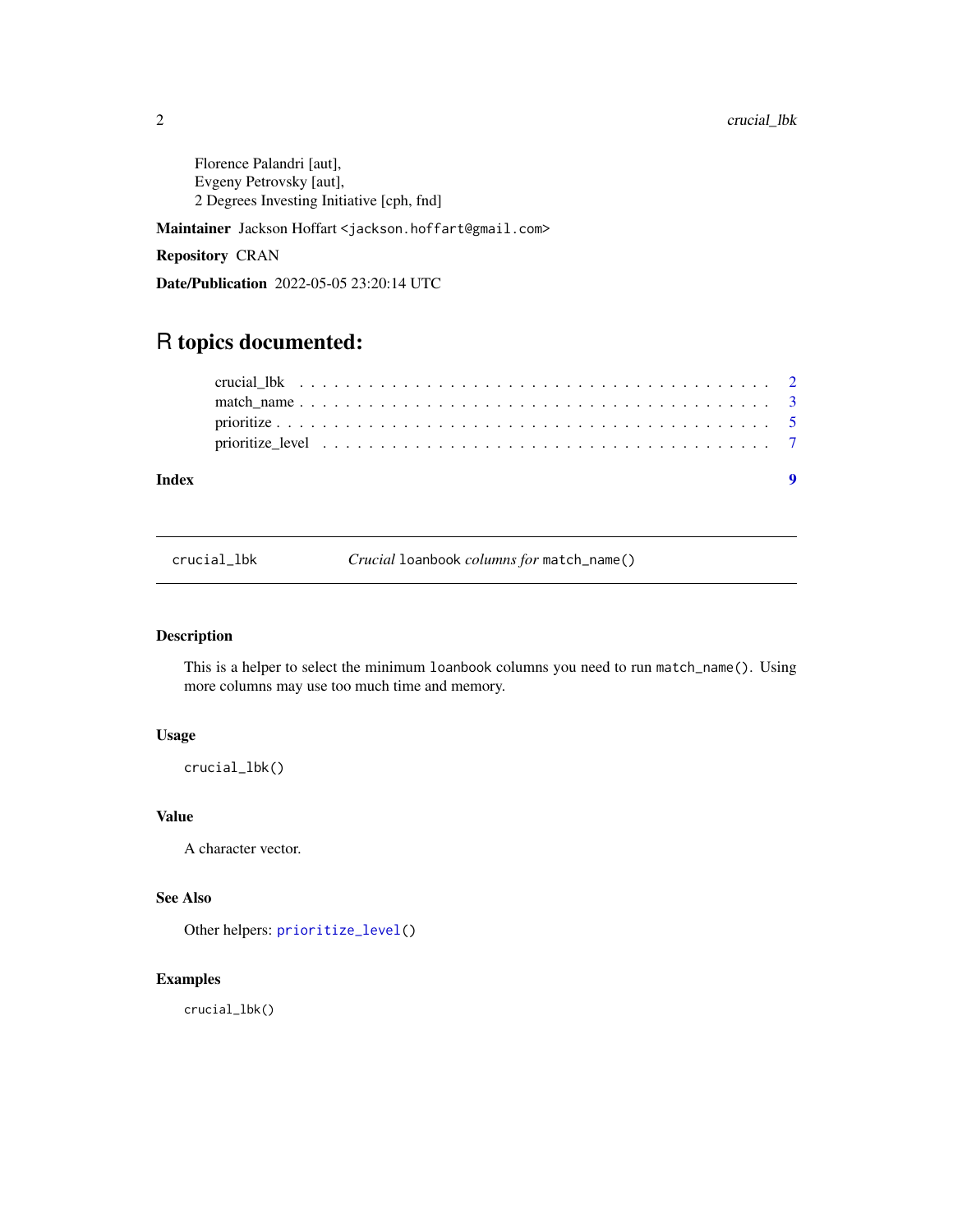<span id="page-2-1"></span><span id="page-2-0"></span>match\_name *Match a loanbook to asset-based company data (abcd) by the* name\_\* *columns*

#### Description

match\_name() scores the match between names in a loanbook dataset (columns can be name\_direct\_loantaker, name\_intermediate\_parent\* and name\_ultimate\_parent) with names in an asset-based company data (column name\_company). The raw names are first internally transformed, and aliases are assigned. The similarity between aliases in each of the loanbook and abcd is scored using [stringdist::stringsim\(\)](#page-0-0).

#### Usage

```
match_name(
  loanbook,
  abcd,
  by_sector = TRUE,
 min\_score = 0.8,
 \text{method} = "jw",p = 0.1,
  overwrite = NULL,
  ald = dependence(),...
)
```
#### Arguments

| loanbook, abcd | data frames structured like r2dii.data::loanbook_demo and r2dii.data::abcd_demo.                                                                                                                                                                                                    |
|----------------|-------------------------------------------------------------------------------------------------------------------------------------------------------------------------------------------------------------------------------------------------------------------------------------|
| by_sector      | Should names only be compared if companies belong to the same sector?                                                                                                                                                                                                               |
| min_score      | A number between 0-1, to set the minimum score threshold. A score of 1 is a<br>perfect match.                                                                                                                                                                                       |
| method         | Method for distance calculation. One of c("osa", "lv", "dl", "hamming",<br>"lcs", "qgram", "cosine", "jaccard", "jw", "soundex"). See stringdist::stringdist-<br>metrics.                                                                                                           |
| p              | Prefix factor for Jaro-Winkler distance. The valid range for $p$ is $0 \le p \le 0.25$ .<br>If $p=0$ (default), the Jaro-distance is returned. Applies only to method='jw'.                                                                                                         |
| overwrite      | A data frame used to overwrite the sector and/or name columns of a particular<br>direct loantaker or ultimate parent. To overwrite only sector, the value in the<br>name column should be NA and vice-versa. This file can be used to manually<br>match loanbook companies to abcd. |
| ald            | [Superseded] ald has been superseded by abcd.                                                                                                                                                                                                                                       |
| $\cdots$       | Arguments passed on to stringdist::stringsim().                                                                                                                                                                                                                                     |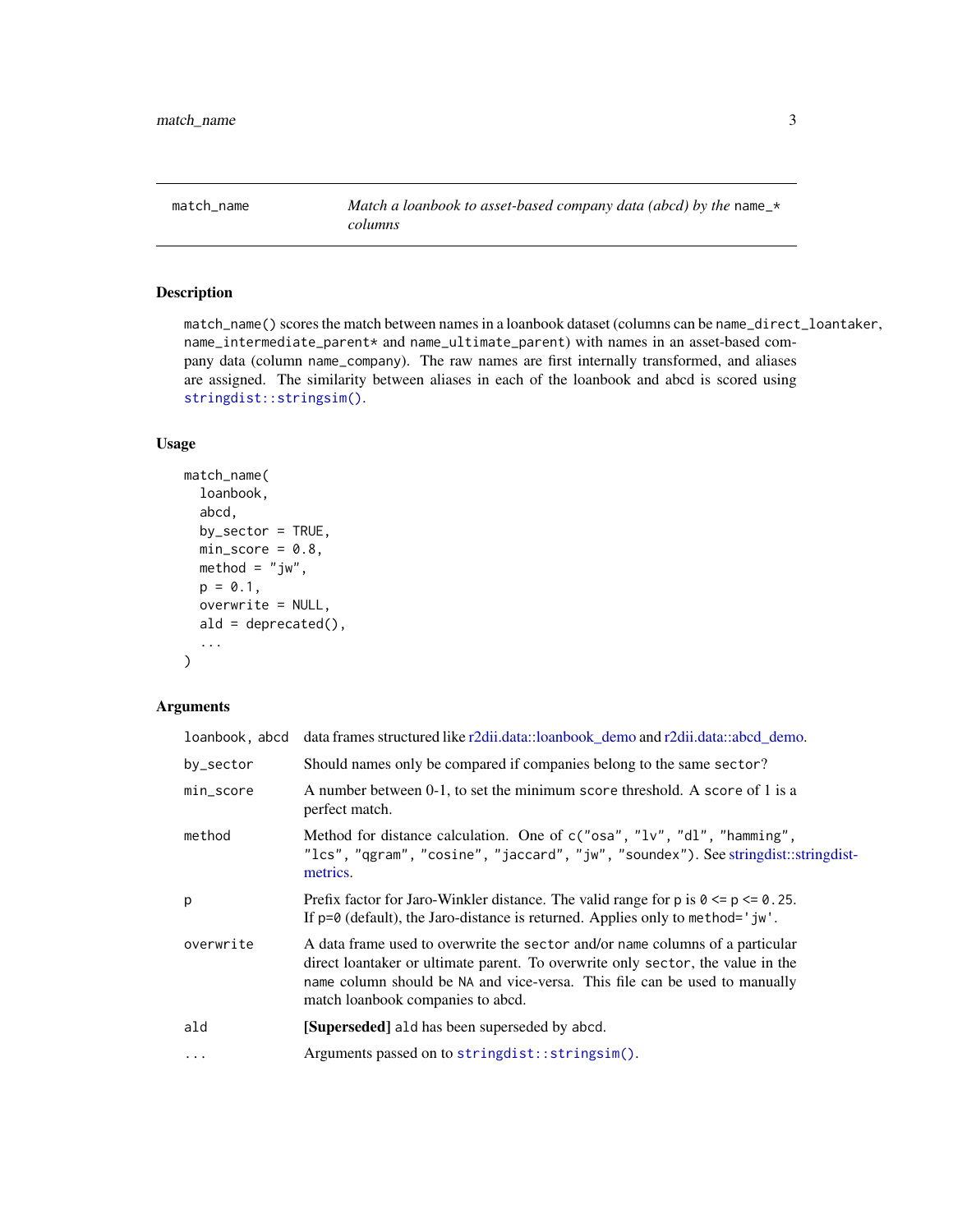<span id="page-3-0"></span>A data frame with the same groups (if any) and columns as loanbook, and the additional columns:

- id\_2dii an id used internally by match\_name() to distinguish companies
- level the level of granularity that the loan was matched at (e.g direct\_loantaker or ultimate\_parent)
- sector the sector of the loanbook company
- sector\_abcd the sector of the abcd company
- name the name of the loanbook company
- name\_abcd the name of the abcd company
- score the score of the match (manually set this to 1 prior to calling prioritize() to validate the match)
- source determines the source of the match. (equal to loanbook unless the match is from overwrite

The returned rows depend on the argument min\_value and the result of the column score for each loan: \* If any row has score equal to 1, match\_name() returns all rows where score equals 1, dropping all other rows. \* If no row has score equal to 1,match\_name() returns all rows where score is equal to or greater than  $min\_score$ . \* If there is no match the output is a 0-row tibble with the expected column names – for type stability.

#### Package options

r2dii.match.sector\_classifications: Allows you to use your own sector\_classififications instead of the default. This feature is experimental and may be dropped and/or become a new argument to match\_name().

#### Assigning aliases

The transformation process used to compare names between loanbook and abcd datasets applies best practices commonly used in name matching algorithms:

- Remove special characters.
- Replace language specific characters.
- Abbreviate certain names to reduce their importance in the matching.
- Spell out numbers to increase their importance.

#### Handling grouped data

This function ignores but preserves existing groups.

#### See Also

Other main functions: [prioritize\(](#page-4-1))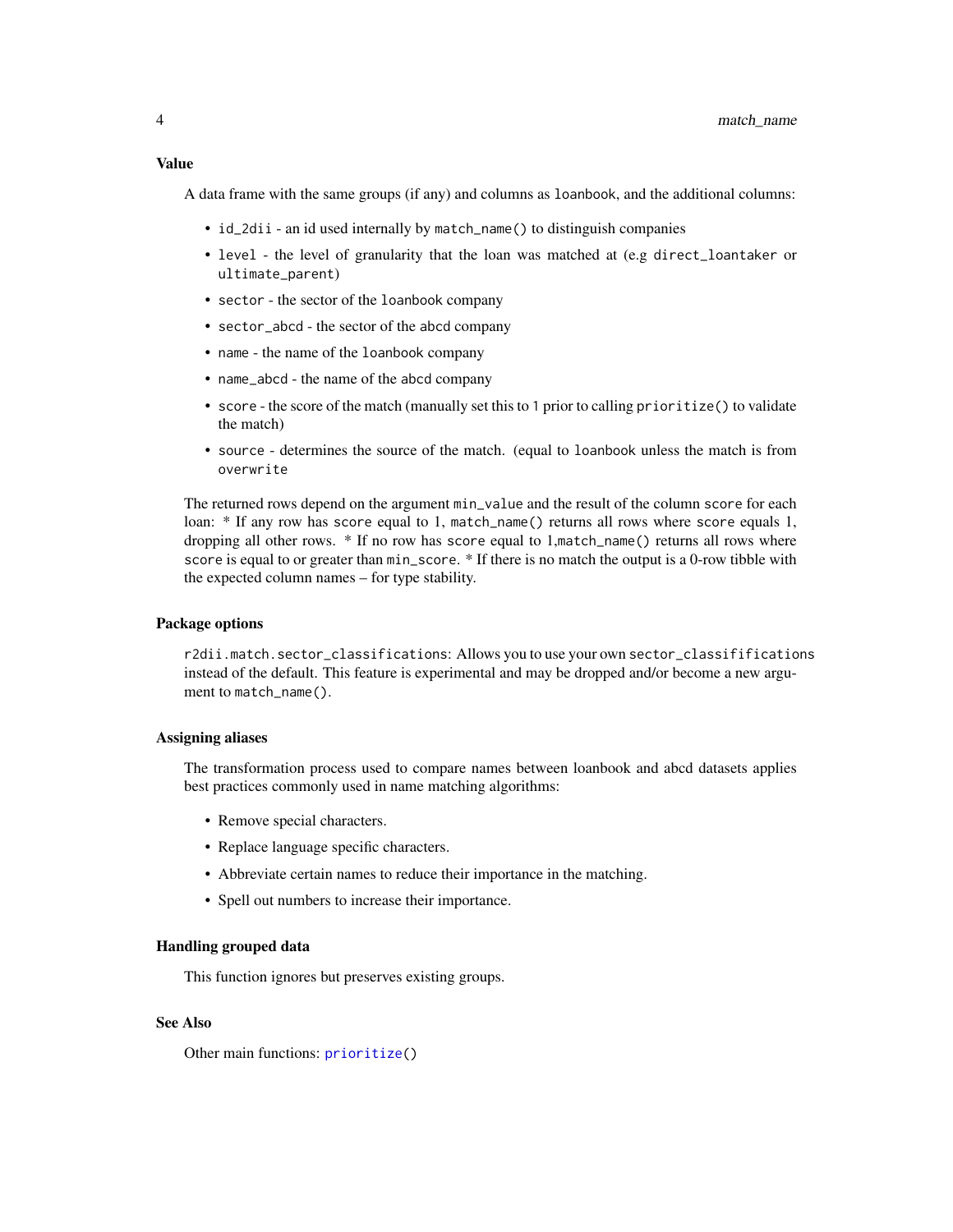#### <span id="page-4-0"></span>prioritize 5

#### Examples

```
library(r2dii.data)
library(tibble)
# Small data for examples
loanbook <- head(loanbook_demo, 50)
abcd <- head(abcd_demo, 50)
match_name(loanbook, abcd)
match_name(loanbook, abcd, min_score = 0.9)
# Use your own `sector_classifications`
your_classifications <- tibble(
  sector = "power",
  borderline = FALSE,
  code = "3511".code_system = "XYZ"
\mathcal{L}restore <- options(r2dii.match.sector_classifications = your_classifications)
loanbook <- tibble(
  sector_classification_system = "XYZ",
  sector_classification_direct_loantaker = "3511",
  id_ultimate_parent = "UP15",
  name_ultimate_parent = "Alpine Knits India Pvt. Limited",
  id_direct_loantaker = "C294",
  name_direct_loantaker = "Yuamen Xinneng Thermal Power Co Ltd"
)
abcd <- tibble(
  name_company = "alpine knits india pvt. limited",
  sector = "power"
)
match_name(loanbook, abcd)
# Cleanup
options(restore)
```
<span id="page-4-1"></span>prioritize *Pick rows where* score *is 1 and* level *per loan is of highest* priority

#### Description

When multiple perfect matches are found per loan (e.g. a match at direct\_loantaker level and ultimate\_parent level), we must prioritize the desired match. By default, the highest priority is the most granular match (i.e. direct\_loantaker).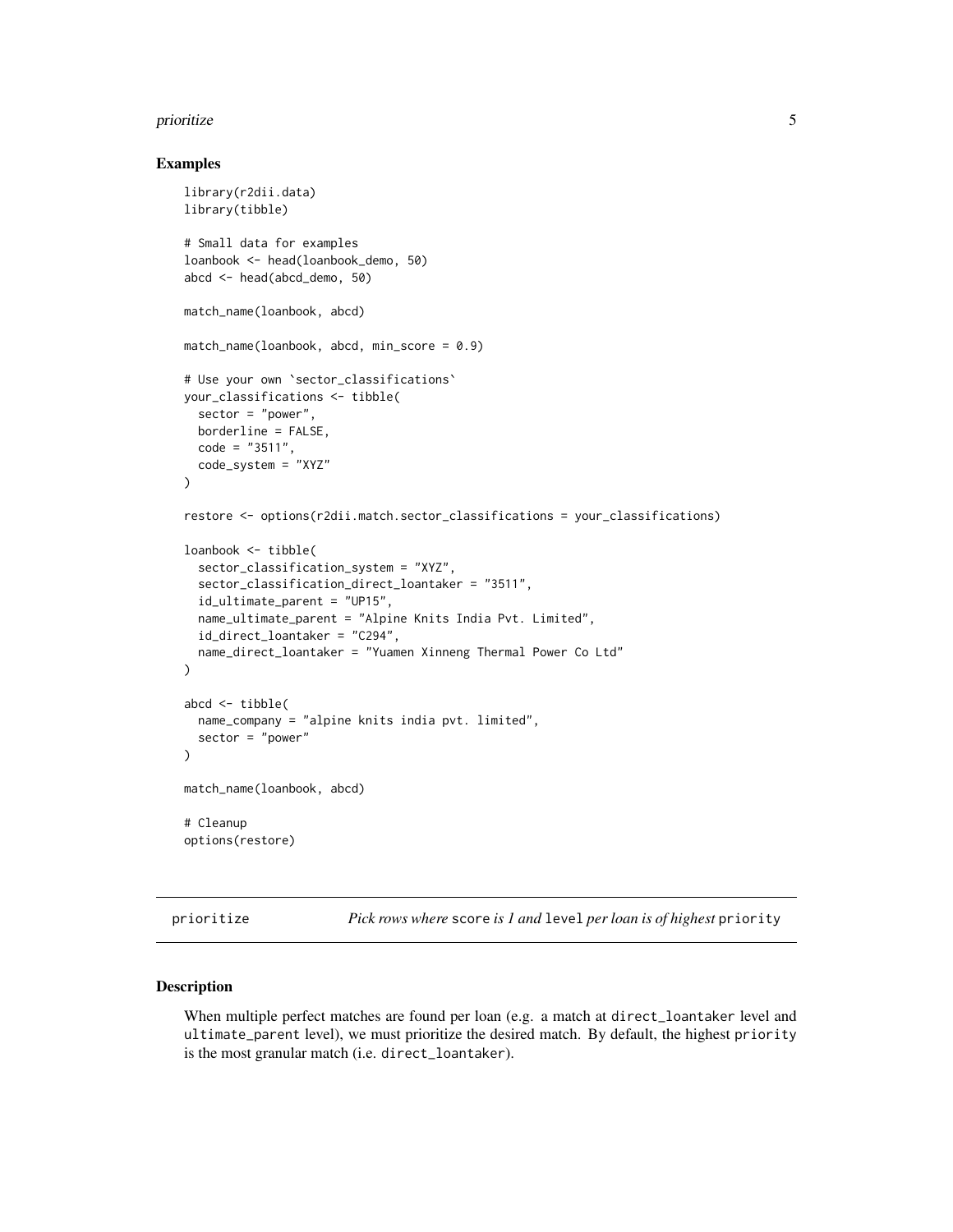#### <span id="page-5-0"></span>Usage

```
prioritize(data, priority = NULL)
```
#### Arguments

| data     | A data frame like the validated output of match_name(). See <i>Details</i> on how to<br>validate data. |
|----------|--------------------------------------------------------------------------------------------------------|
| priority | One of:                                                                                                |
|          | • NULL: defaults to the default level priority as returned by prioritize_level().                      |
|          | • A character vector giving a custom priority.                                                         |
|          | • A function to apply to the output of prioritize_level(), e.g. rev.                                   |
|          | • A quosure-style lambda function, e.g. $\sim$ rev(.x).                                                |
|          |                                                                                                        |

#### Details

#### How to validate data

Write the output of match\_name() into a .csv file with:

```
# Writting to current working directory
matched %>%
  readr::write_csv("matched.csv")
```
Compare, edit, and save the data manually:

- Open *matched.csv* with any spreadsheet editor (Excel, Google Sheets, etc.).
- Compare the columns name and name\_abcd manually to determine if the match is valid. Other information can be used in conjunction with just the names to ensure the two entities match (sector, internal information on the company structure, etc.)
- Edit the data:
	- If you are happy with the match, set the score value to 1.
	- Otherwise set or leave the score value to anything other than 1.
- Save the edited file as, say, *valid\_matches.csv*.

Re-read the edited file (validated) with:

```
# Reading from current working directory
valid_matches <- readr::read_csv("valid_matches.csv")
```
#### Value

A data frame with a single row per loan, where score is 1 and priority level is highest.

#### Handling grouped data

This function ignores but preserves existing groups.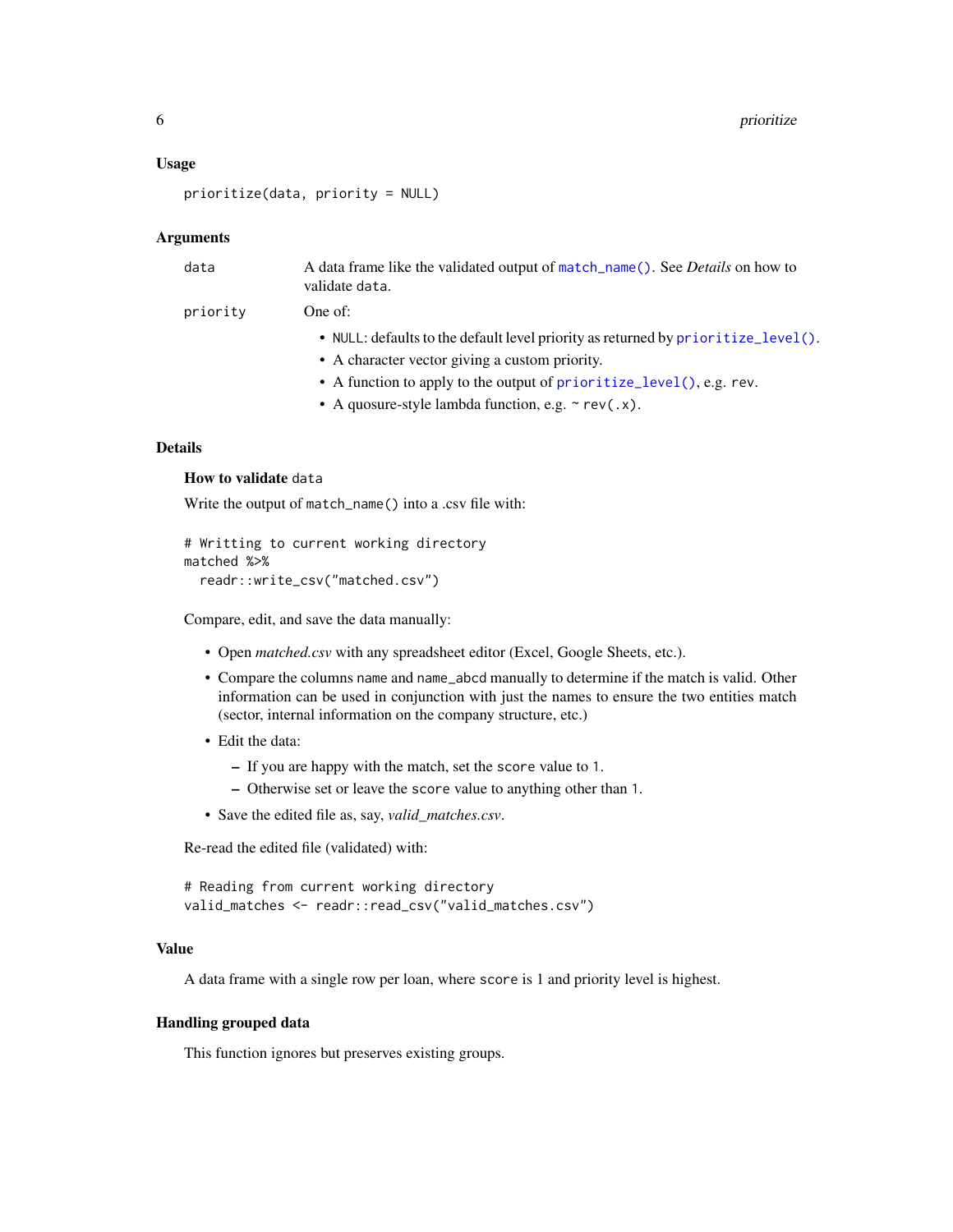#### <span id="page-6-0"></span>prioritize\_level 7

#### See Also

```
match_name(), prioritize_level().
Other main functions: match_name()
```
#### Examples

```
library(dplyr)
# styler: off
matched <- tribble(
  ~sector, ~sector_abcd, ~score, ~id_loan, ~level,
  "coal", "coal", 1, "aa", "ultimate_parent",<br>"coal", "coal", 1, "aa", "direct_loantaker",
   "coal", "coal", 1, "aa", "direct_loantaker",
   "coal", "coal", 1, "bb", "intermediate_parent",
   "coal", "coal", 1, "bb", "intermediate_parent",<br>"coal", "coal", 1, "bb", "ultimate_parent",
)
# styler: on
prioritize_level(matched)
# Using default priority
prioritize(matched)
# Using the reverse of the default priority
prioritize(matched, priority = rev)
# Same
prioritize(matched, priority = \sim rev(.x))
# Using a custom priority
bad_idea <- c("intermediate_parent", "ultimate_parent", "direct_loantaker")
prioritize(matched, priority = bad_idea)
```
<span id="page-6-1"></span>prioritize\_level *Arrange unique* level *values in default order of* priority

#### Description

Arrange unique level values in default order of priority

#### Usage

```
prioritize_level(data)
```
#### Arguments

data A data frame, commonly the output of [match\\_name\(\)](#page-2-1).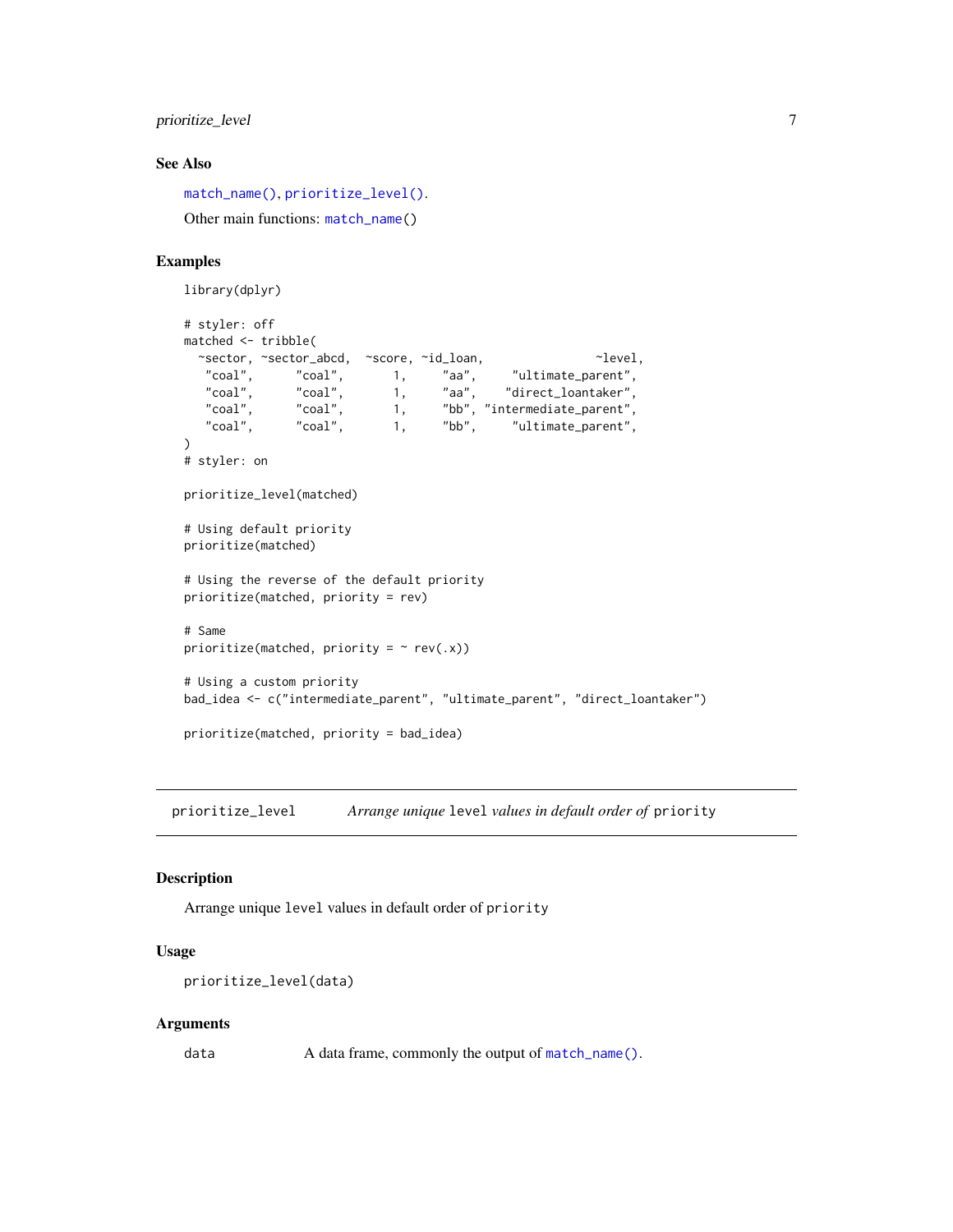<span id="page-7-0"></span>A character vector of the default level priority per loan.

#### See Also

Other helpers: [crucial\\_lbk\(](#page-1-1))

#### Examples

```
matched <- tibble::tibble(
  level = c("intermediate_parent_1",
    "direct_loantaker",
    "direct_loantaker",
    "direct_loantaker",
    "ultimate_parent",
    "intermediate_parent_2"
  )
)
prioritize_level(matched)
```